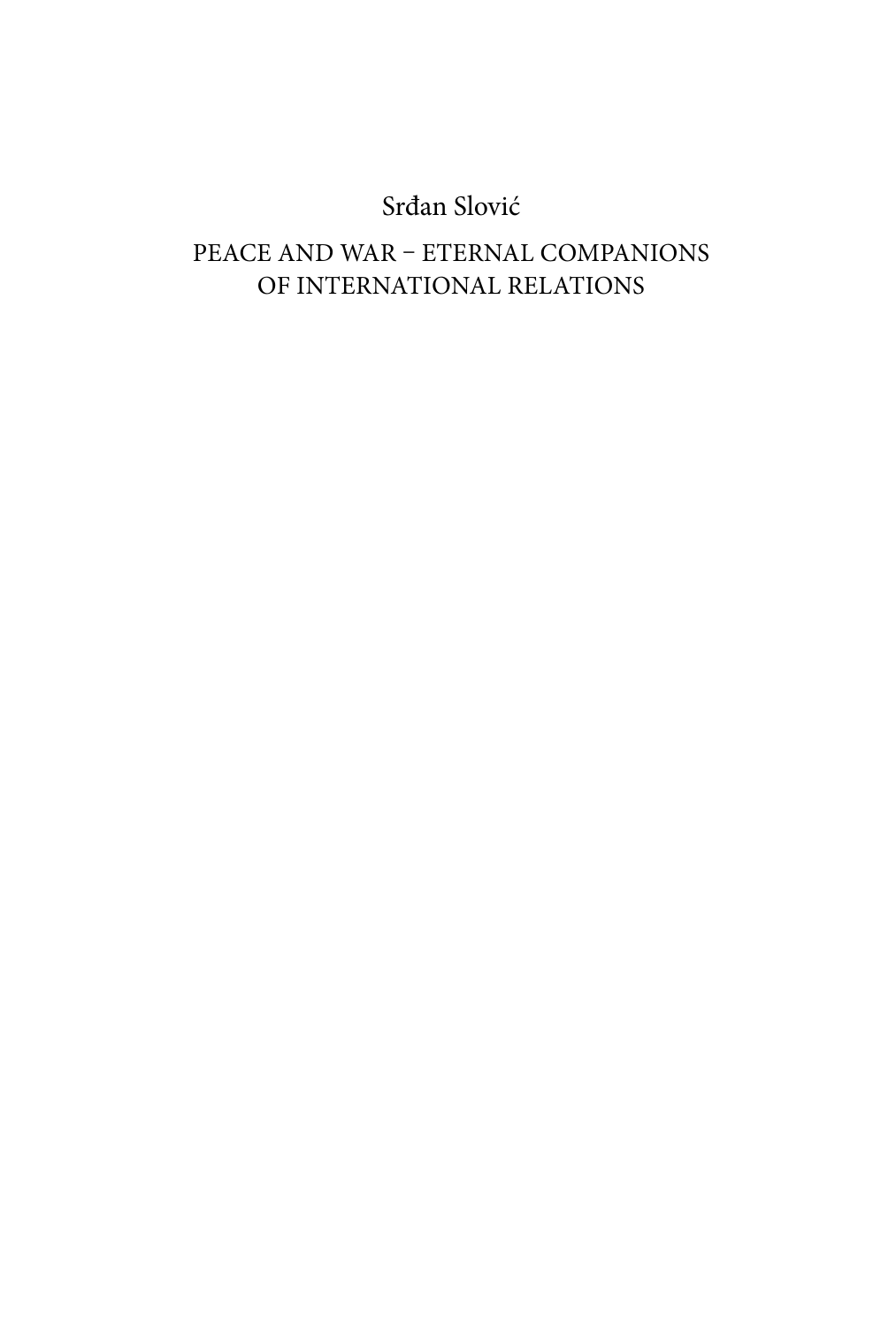#### Srđan Slović

#### Peace and War – Eternal Companions of International Relations

–––––––––––––––––––––––––––––––––––––––––––––––––––––––––––––––––––––––––––––––––

*On behalf of the publisher* Professor Dragan Tančić, PhD

*Publisher* The Institute for Serbian Culture Prishtina/Leposavić

> *Editor in chief* Professor Dragan Tančić, PhD

*Reviewers* PhD Igor Janev, Senior fellow PhD Dejan Mirović, Associate professor PhD Ognjen Vujović, Associate professor

> *Proofreading and correction* Olivera Nićiforović-Babac

*Summary in the Serbian language* Srđan Slović

> *Printing and preparation* Miodrag Panić

*Printing shop*  GID "Pi-press", Pirot

> *Circulation* 100

ISBN 978-86-89025-51-4

Leposavić 2019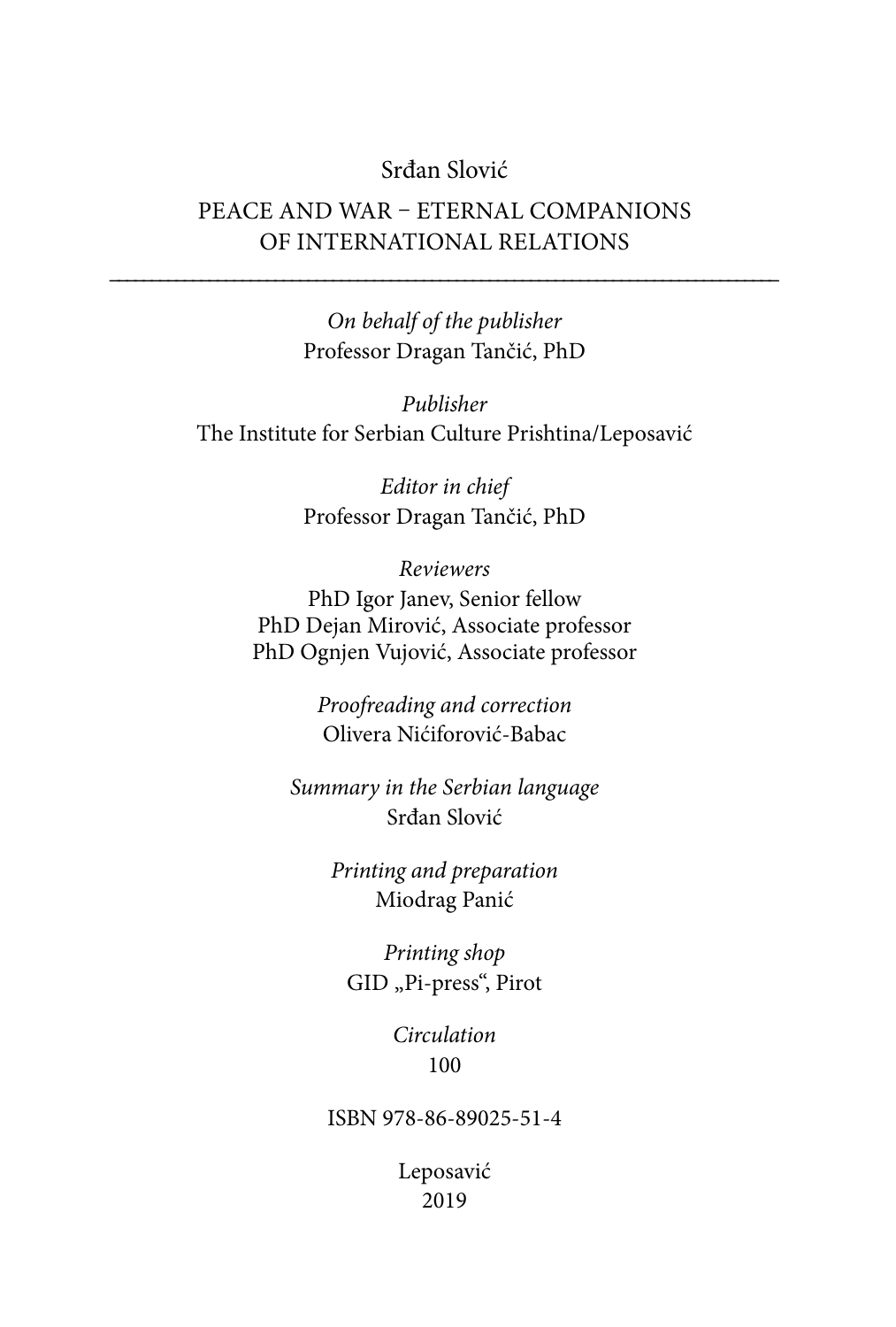Srđan Slović

# PEACE AND WAR – ETERNAL COMPANIONS OF INTERNATIONAL RELATIONS

Institute for Serbian Culture – Prishtina

Leposavić 2019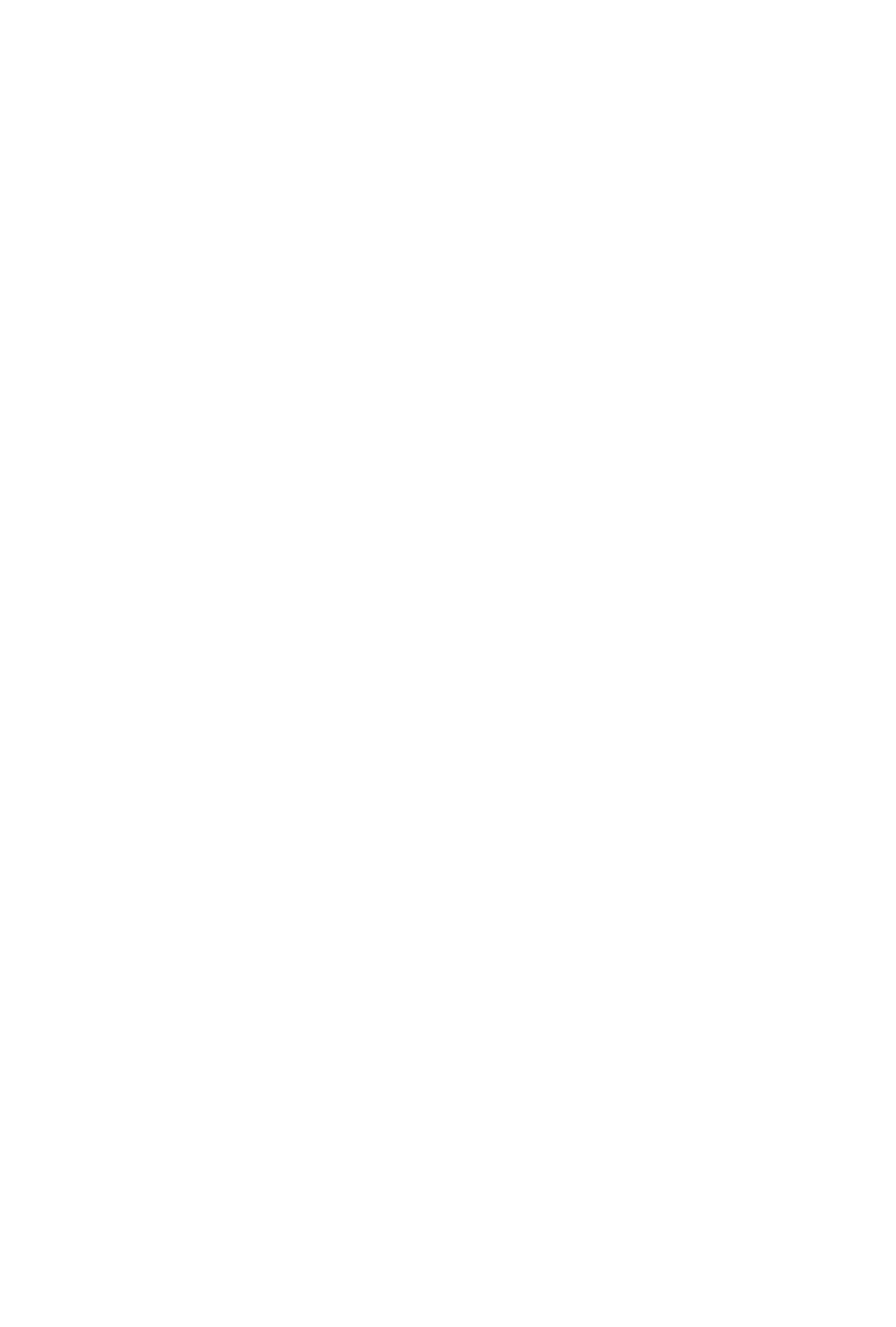Срђан Словић

# МИР И РАТ – ВЕЧНИ ПРАТИОЦИ МЕЂУНАРОДИХ ОДНОСА

Институт за српску културу – Приштина

Лепосавић 2019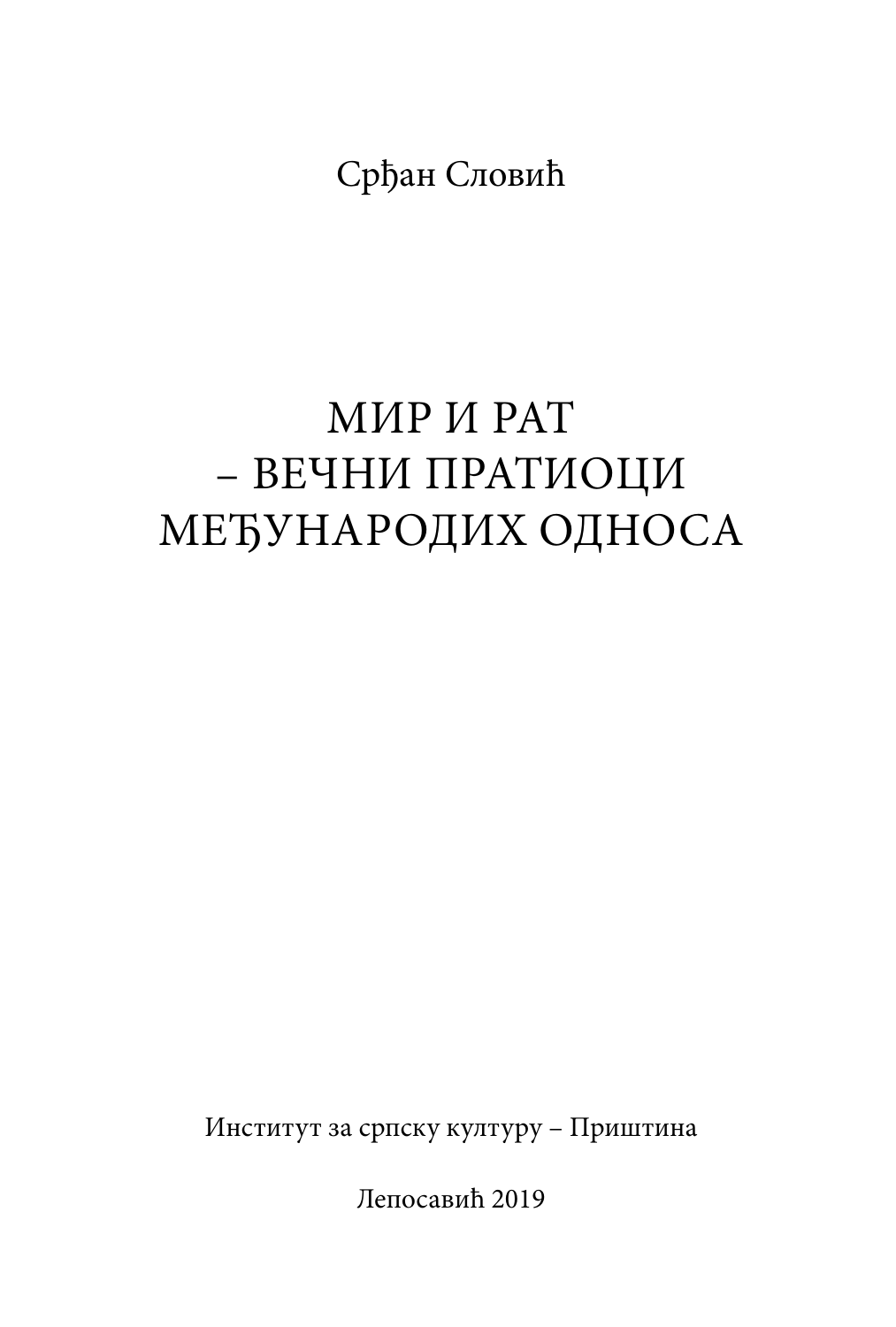This monograph study appeared within the Project *Material and Spiritual Culture of Kosovo and Metohija, Record Number 178028* which was approved and financed by the Ministry of Education, Science and Technological Development of the Republic of Serbia.

The publishing of this monograph study was co-financed by the Ministry of Education, Science and Technological Development of the Republic of Serbia.

Монографија је рађена у оквиру пројекта Материјална и духовна култура Косова и Метохије (бр. 178028), који је одобрило и финансира Министарство просвете, науке и технолошког развоја Републике Србије.

Објављивање ове књиге суфинансирало је Министарство просвете, науке и технолошког развоја Републике Србије.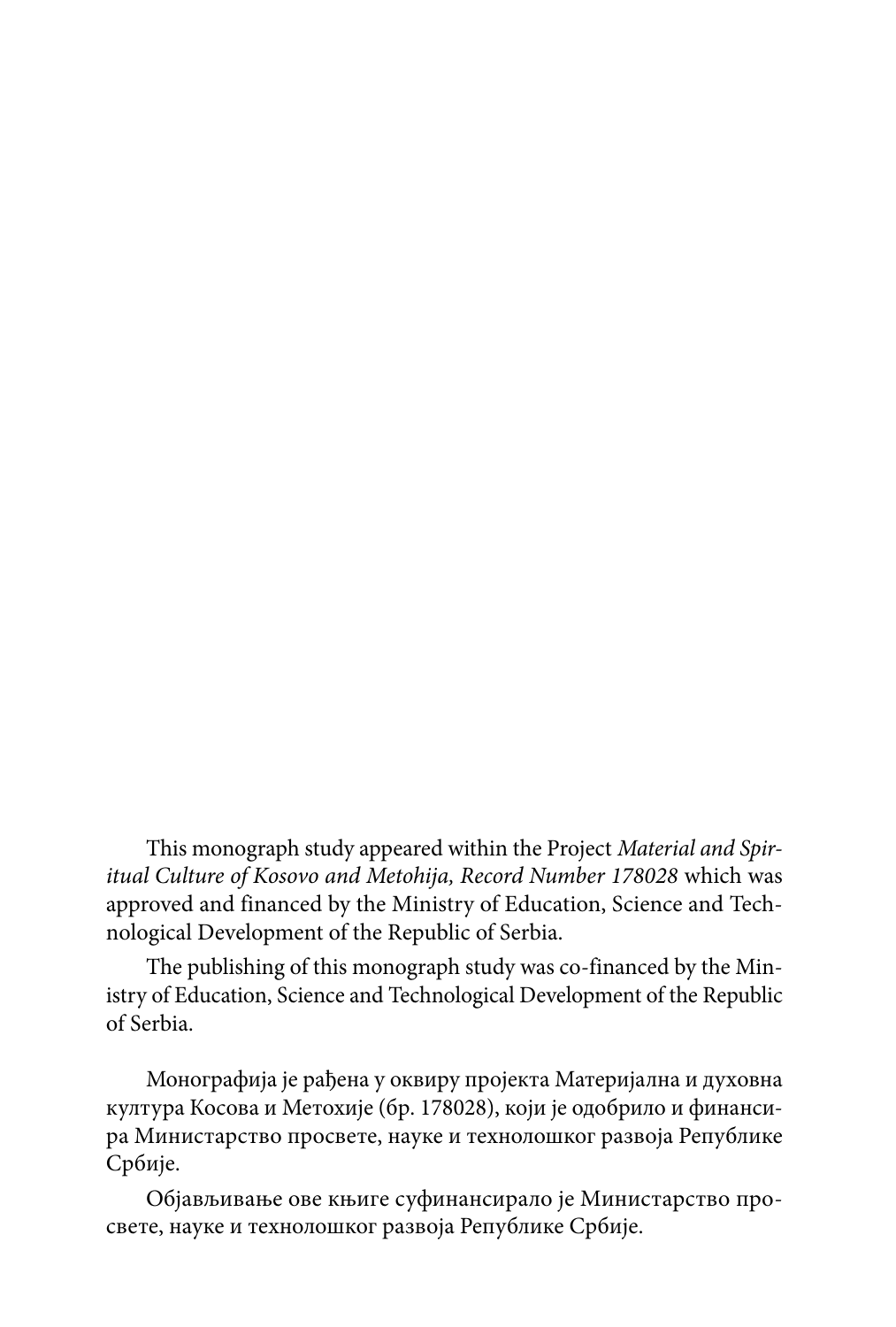## **CONTENT**

| <b>CHAPTER 1</b>                                                                   |
|------------------------------------------------------------------------------------|
| COMPREHENSION OF PEACE AND WAR<br>IN ANCIENT GREECE AND ROME  13                   |
| 1. Peace and War in Ancient Greek Period  13                                       |
|                                                                                    |
| 2. Main Representatives of the Ancient Greek<br>Comprehension of Peace and War  14 |
|                                                                                    |
|                                                                                    |
|                                                                                    |
|                                                                                    |
|                                                                                    |
| <b>CHAPTER 2</b>                                                                   |
| MEDIEVAL CONCEPT OF PEACE AND WAR  29                                              |
| 3.1 Early Medieval Concepts of Peace and War  29                                   |
| 3.2 Late Medieval Concepts of Peace and War  33                                    |
| <b>CHAPTER 3</b>                                                                   |
| MODERN CONCEPTS OF PEACE AND WAR  37                                               |
| 4.1 Machiavelli and Hobbes - Breaking with the                                     |
| 4.2 Locke's and Montesquieu's Concept of the                                       |
|                                                                                    |
| 4.3 Federal and Sovereignty-related Tendencies  48                                 |
|                                                                                    |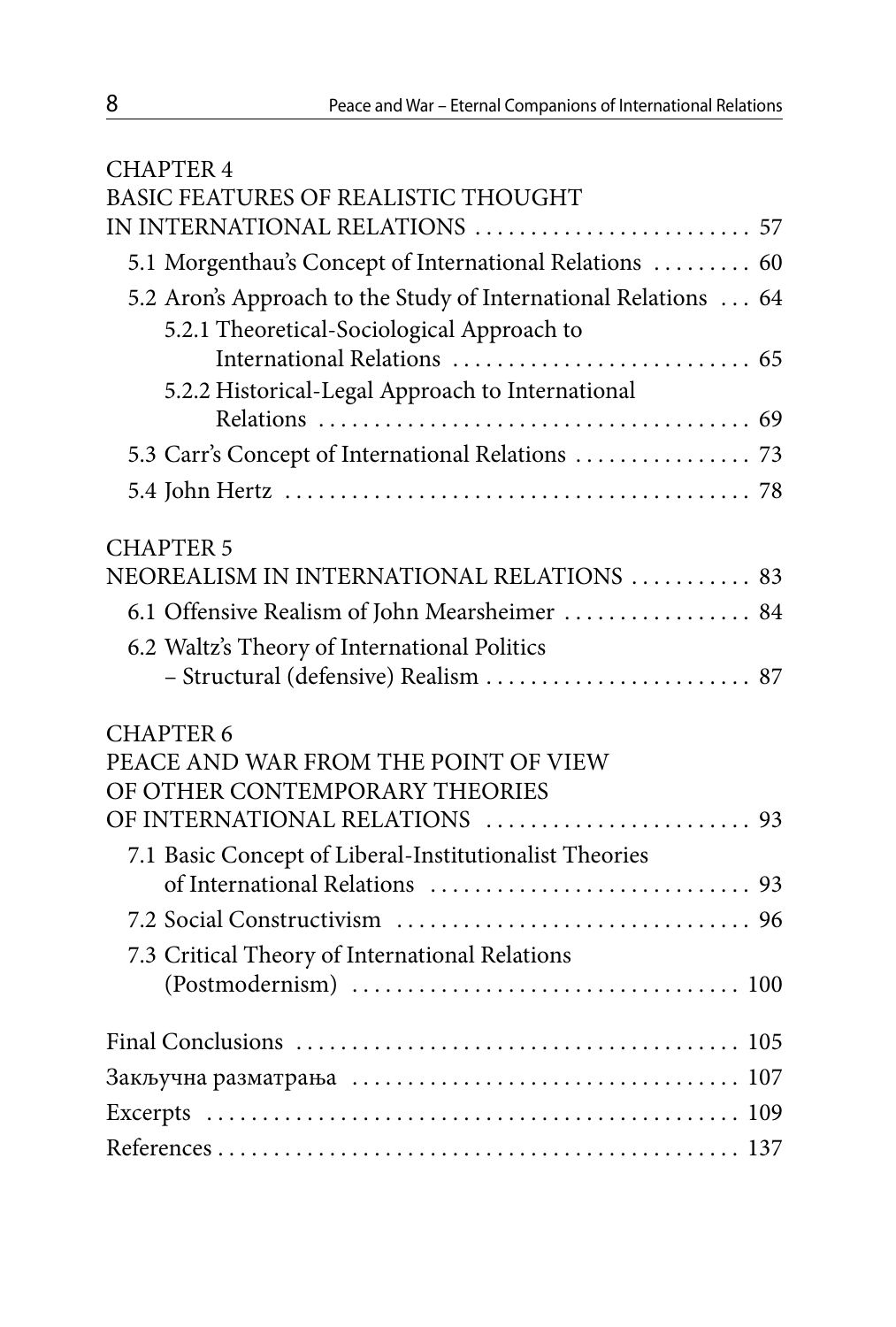## САДРЖАЈ

| ПОГЛАВЉЕ 1<br>СХВАТАЊЕ МИРА И РАТА                    |
|-------------------------------------------------------|
|                                                       |
| 2. Главни представници старогрчког схватања           |
|                                                       |
|                                                       |
|                                                       |
|                                                       |
|                                                       |
| ПОГЛАВЉЕ 2                                            |
| СРЕДЊОВЕКОВНИ КОНЦЕПТ МИРА И РАТА  29                 |
| 3.1 Рани средњовековни концепти мира и рата  29       |
| 3.2 Касни средњовековни концепти мира и рата  33      |
| ПОГЛАВЉЕЗ                                             |
| МОДЕРНИ КОНЦЕПТИ МИРА И РАТА  37                      |
| 4.1 Макијавели и Хобс - раскид са                     |
| 4.2 Локов и Монтескјеов концепт природног стања  42   |
| 4.3 Тендеције везане са федерализам и суверенитет  48 |
| 4.3.1 Русоов Друштвени уговор  51                     |
|                                                       |